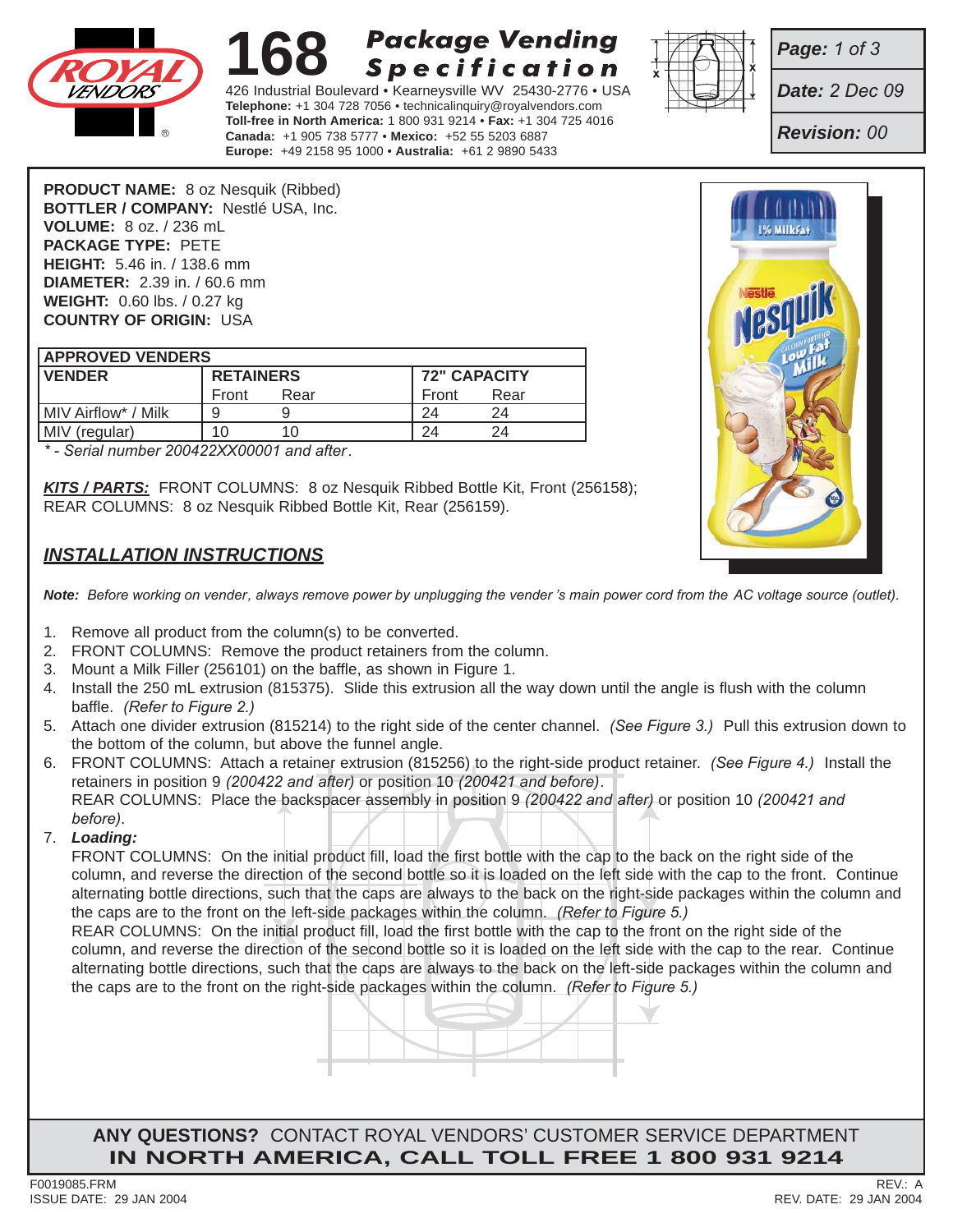

#### **168 Package Vending Specification**

426 Industrial Boulevard • Kearneysville WV 25430-2776 • USA **Telephone:** +1 304 728 7056 • technicalinquiry@royalvendors.com **Toll-free in North America:** 1 800 931 9214 • **Fax:** +1 304 725 4016 **Canada:** +1 905 738 5777 • **Mexico:** +52 55 5203 6887 **Europe:** +49 2158 95 1000 • **Australia:** +61 2 9890 5433



*Page: 2 of 3*

*Date: 2 Dec 09*

*Revision: 00*